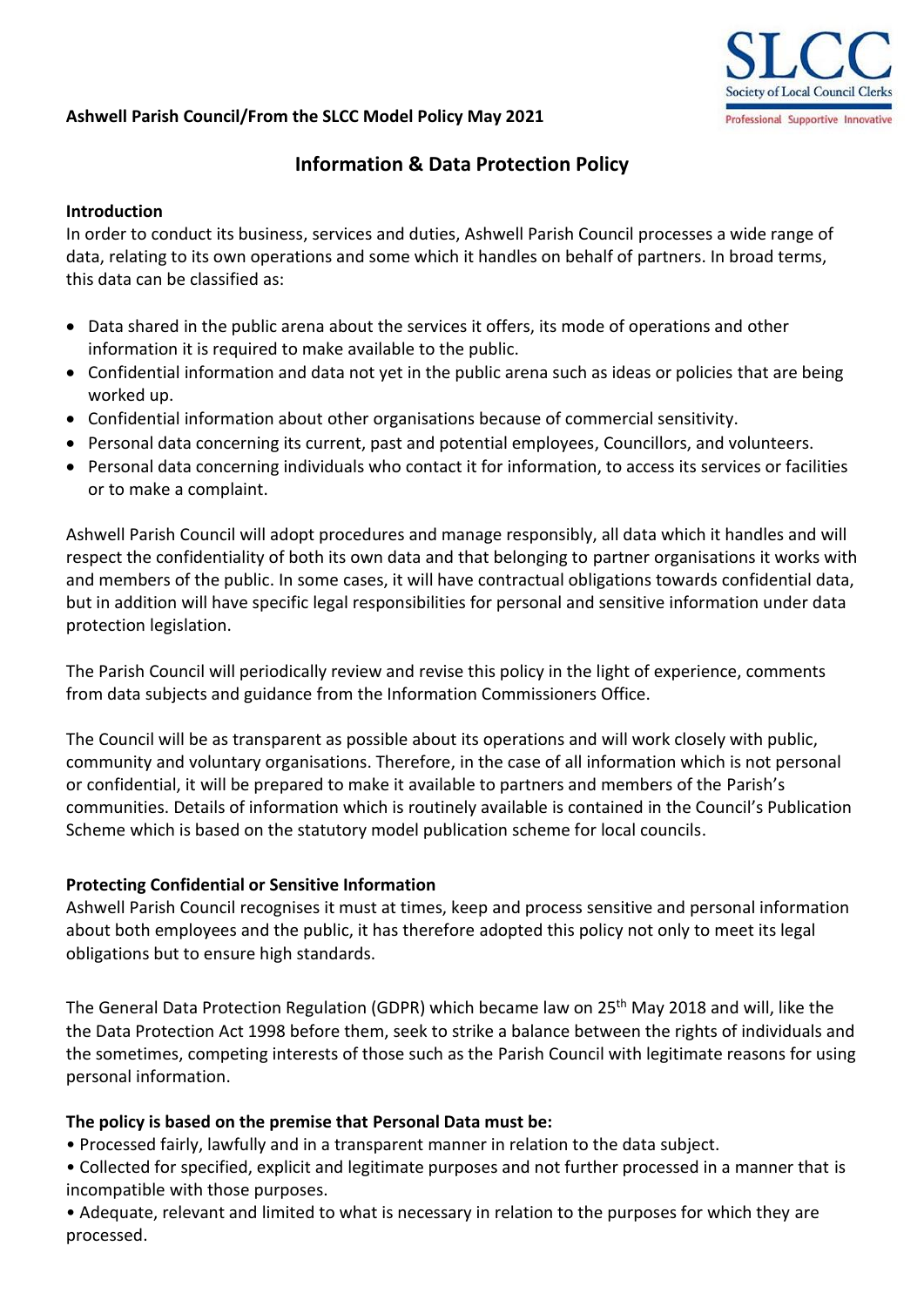• Accurate and, where necessary, kept up to date.



• Kept in a form that permits identification of data subjects for no longer than is necessary for the poortive Innovati purposes for which the personal data are processed.

• Processed in a manner that ensures appropriate security of the personal data including protection against unauthorised or unlawful processing and against accidental loss, destruction or damage, using appropriate technical or organisational measures.

#### **Data Protection Terminology**

**Data subject** - means the person whose personal data is being processed.

That may be an employee, prospective employee, associate or prospective associate of BTC or someone transacting with it in some way, or an employee, Member or volunteer with one of our clients, or persons transacting or contracting with one of our clients when we process data for them.

**Personal data** - means any information relating to a natural person or data subject that can be used directly or indirectly to identify the person.

It can be anything from a name, a photo, and an address, date of birth, an email address, bank details, and posts on social networking sites or a computer IP address.

**Sensitive personal data** - includes information about racial or ethnic origin, political opinions, and religious or other beliefs, trade union membership, medical information, sexual orientation, genetic and biometric data or information related to offences or alleged offences where it is used to uniquely identify an individual.

**Data controller** - means a person who (either alone or jointly or in common with other persons) (e.g. Parish Council, employer, council) determines the purposes for which and the manner in which any personal data is to be processed.

**Data processor** - in relation to personal data, means any person (other than an employee of the data controller) who processes the data on behalf of the data controller.

**Processing information or data** - means obtaining, recording or holding the information or data or carrying out any operation or set of operations on the information or data, including:

- organising, adapting or altering it
- retrieving, consulting or using the information or data
- disclosing the information or data by transmission, dissemination or otherwise making it available
- aligning, combining, blocking, erasing or destroying the information or data. regardless of the Technology used.

Ashwell Parish Council processes **personal data** in order to:

- fulfil its duties as an employer by complying with the terms of contracts of employment, safeguarding the employee and maintaining information required by law.
- pursue the legitimate interests of its business and its duties as a public body, by fulfilling contractual terms with other organisations, and maintaining information required by law.
- monitor its activities including the equality and diversity of its activities
- fulfil its duties in operating the business premises including security
- assist regulatory and law enforcement agencies
- process information including the recording and updating details about its Councillors, employees, partners and volunteers.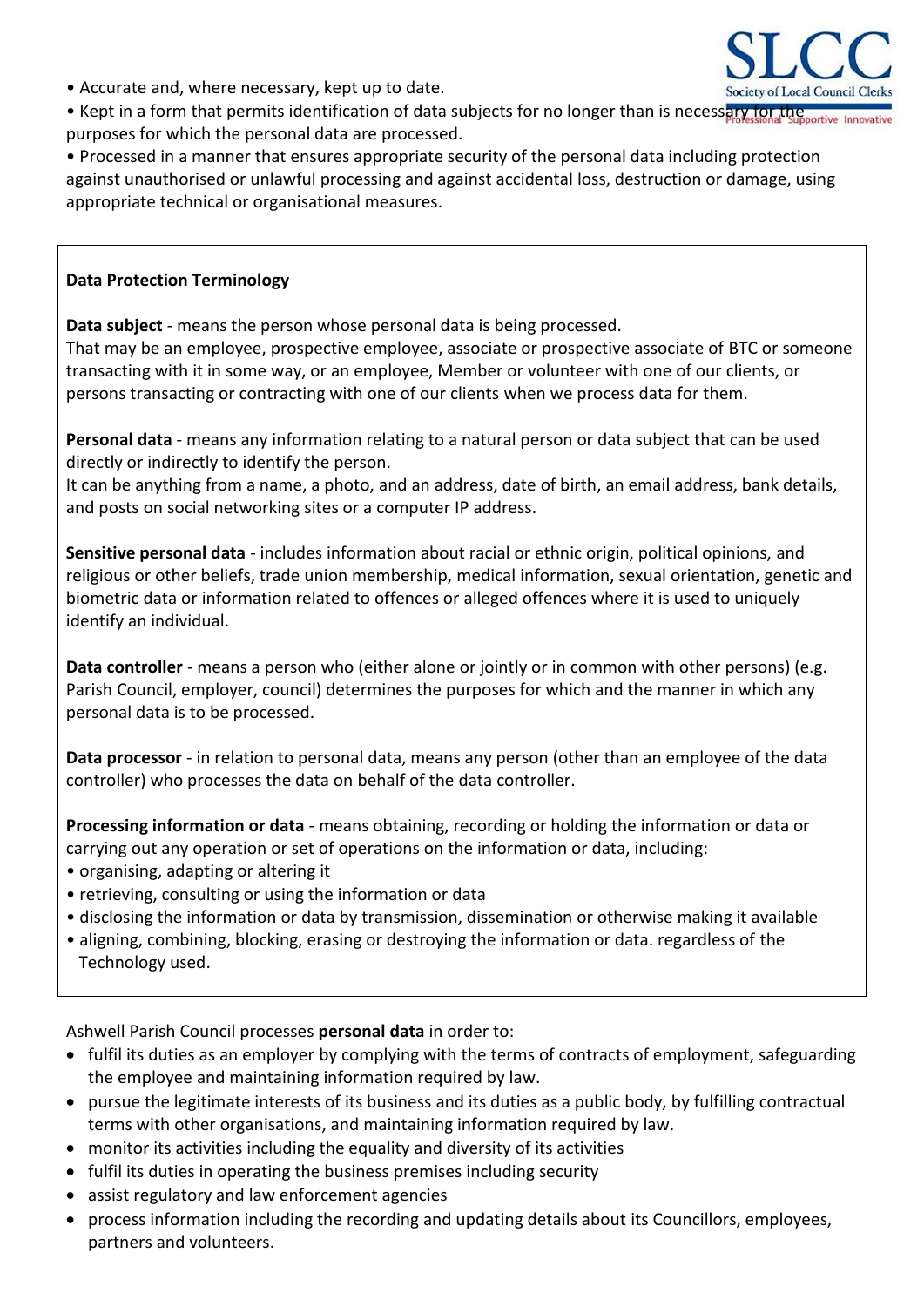- process information including the recording and updating details about individuals who contact it form information, or to access a service, or make a complaint. Professional Supportive Innovative
- undertake surveys, censuses and questionnaires to fulfil the objectives and purposes of the Council.
- undertake research, audit and quality improvement work to fulfil its objects and purposes.
- carry out Council administration.

Where appropriate and governed by necessary safeguards we will carry out the above processing jointly with other appropriate bodies from time to time.

## **The Council will ensure that at least one of the following conditions is met for personal information to be considered fairly processed:**

- The individual has consented to the processing
- Processing is necessary for the performance of a contract or agreement with the individual
- Processing is required under a legal obligation
- Processing is necessary to protect the vital interests of the individual
- Processing is necessary to carry out public functions
- Processing is necessary in order to pursue the legitimate interests of the data controller or third parties.

Particular attention is paid to the processing of any **sensitive personal information** and the Town Council will ensure that at least one of the following conditions is met:

- Explicit consent of the individual
- Required by law to process the data for employment purposes
- A requirement in order to protect the vital interests of the individual or another person

#### **Who is responsible for protecting a person's personal data?**

The Parish Council as a corporate body has ultimate responsibility for ensuring compliance with the Data Protection legislation. The Council has delegated this responsibility day to day to the Parish Clerk.

- Email: clerk@ashwell.gov.uk
- Phone: (01462) 743706
- Correspondence: Ashwell Parish Council, 6A Back Street, Ashwell, Baldock, Herts SG7 5PE

The Council will always give guidance on personnel data to employees, councillors, partners and volunteers through a Privacy Notice and ensure that individuals on whom personal information is kept are aware of their rights and have easy access to that information on request.

Appropriate technical and organisational measures will be taken against unauthorised or unlawful processing of personal data and against accidental loss or destruction of, or damage to, personal data. Personal data shall not be transferred to a country or territory outside the European Economic Areas unless that country or territory ensures an adequate level of protection for the rights and freedoms of data subjects in relation to the processing of personal data.

#### **Information provided to us**

The information provided (personal information such as name, address, email address, phone number) will be processed and stored so that it is possible for us to contact, respond to or conduct the transaction requested by the individual. By transacting with Ashwell Parish Council individuals are deemed to be giving consent for their personal data provided to be used and transferred in accordance with this policy, however where ever possible specific written consent will be sought. It is the responsibility of those individuals to ensure that the Parish Council is able to keep their personal data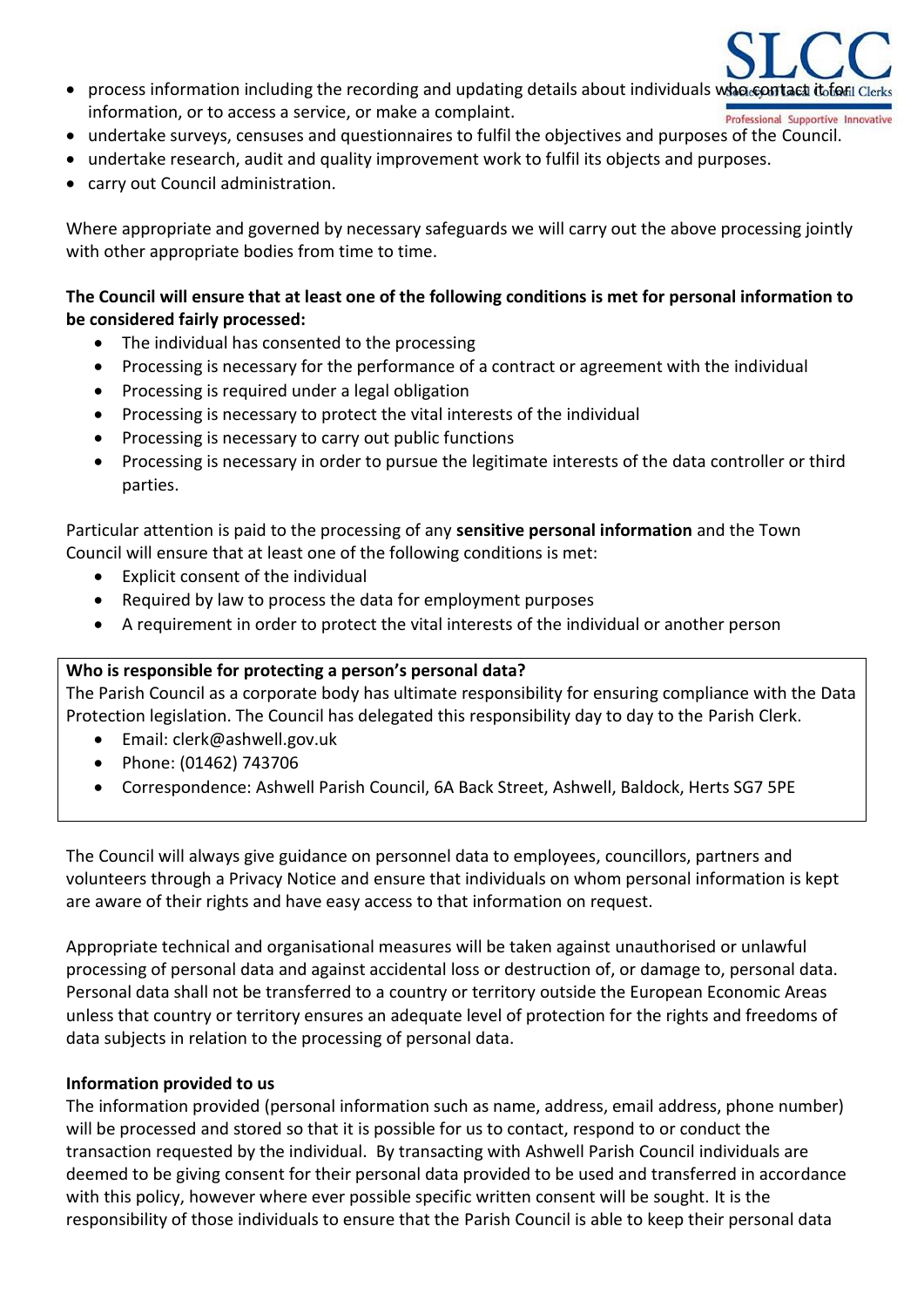accurate and up-to-date. The personal information will be not shared or provided to any other third ouncil Cler party or be used for any purpose other than that for which it was provided. Professional Supportive Innovative

### **The Councils Right to Process Information**

General Data Protection Regulations (and Data Protection Act) Article 6 (1) (a) (b) and (e) Processing is with consent of the data subject, or Processing is necessary for compliance with a legal obligation. Processing is necessary for the legitimate interests of the Council.

#### **Information Security**

The Parish Council cares to ensure the security of personal data. We make sure that your information is protected from unauthorised access, loss, manipulation, falsification, destruction or unauthorised disclosure. This is done through appropriate technical measures and appropriate policies. We will only keep your data for the purpose it was collected for and only for as long as is necessary, after which it will be deleted.

#### **Children**

We will not process any data relating to a child (under 13) without the express parental/ guardian consent of the child concerned.

### **Rights of a Data Subject**

**Access to Information:** an individual has the right to request access to the information we have on them. They can do this by contacting the Parish Clerk.

**Information Correction:** If they believe that the information we have about them is incorrect, they may contact us so that we can update it and keep their data accurate. Please contact: Parish Clerk.

**Information Deletion:** If the individual wishes the Parish Council to delete the information about them, they can do so by contacting the Parish Clerk.

**Right to Object:** If an individual believes their data is not being processed for the purpose it has been collected for, they may object by contacting the Parish Clerk.

The Parish Council does not use automated decision making or profiling of individual personal data.

**Complaints:** If an individual has a complaint regarding the way their personal data has been processed, they may make a complaint to the Parish Clerk or the Information Commissioners Office **[casework@ico.org.uk](mailto:casework@ico.org.uk)** Tel: 0303 123 1113.

The Council will always give guidance on personnel data to employees.

The Council will ensure that individuals on whom personal information is kept are aware of their rights and have easy access to that information on request.

#### **Making Information Available**

The Publication Scheme is a means by which the Council can make a significant amount of information available routinely, without waiting for someone to specifically request it. The scheme is intended to encourage local people to take an interest in the work of the Council and its role within the community.

In accordance with the provisions of the Freedom of Information Act 2000, this Scheme specifies the classes of information which the Council publishes or intends to publish. It is supplemented with an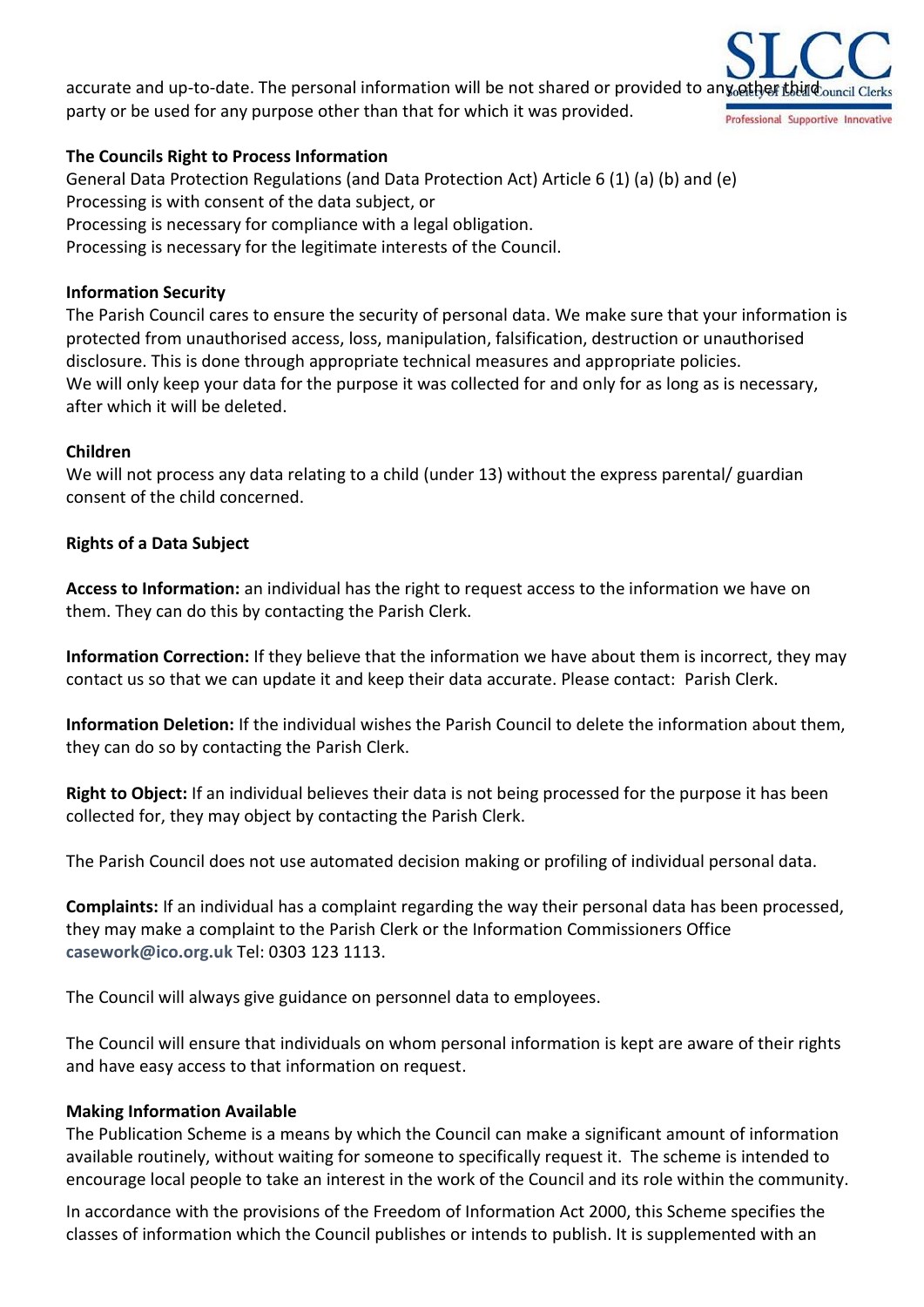Information Guide which will give greater detail of what the Council will make available and hopefully ncil Clerl make it easier for people to access it. Professional Supportive Innovative

All formal meetings of Council and its committees are subject to statutory notice being given on notice boards, the Website and sent to the local media. All formal meetings are open to the public and press and reports to those meetings and relevant background papers are available for the public to see. The Council welcomes public participation and has a public participation session on each Council meeting. Details can be seen in the Council's Standing Orders, which are available on its Website or at its Offices.

Occasionally, Council or committees may need to consider matters in private. Examples of this are matters involving personal details of staff, or a particular member of the public, or where details of commercial/contractual sensitivity are to be discussed. This will only happen after a formal resolution has been passed to exclude the press and public and reasons for the decision are stated. Minutes from all formal meetings, including the confidential parts are public documents.

The Openness of Local Government Bodies Regulations 2014 requires written records to be made of certain decisions taken by officers under delegated powers. These are not routine operational and administrative decisions such as giving instructions to the workforce or paying an invoice approved by Council, but would include urgent action taken after consultation with the Chairman, such as responding to a planning application in advance of Council. In other words, decisions which would have been made by Council or committee had the delegation not been in place.

The 2014 Regulations also amend the Public Bodies (Admission to Meetings) Act 1960 to allow the public or press to film, photograph or make an audio recording of council and committee meetings normally open to the public. The Council will where possible facilitate such recording unless it is being disruptive. It will also take steps to ensure that children, the vulnerable and members of the public who object to being filmed are protected without undermining the broader purpose of the meeting.

### **Disclosure Information**

The Council will as necessary undertake checks on both staff and Members with the the Disclosure and Barring Service and will comply with their Code of Conduct relating to the secure storage, handling, use, retention and disposal of Disclosures and Disclosure Information. It will include an appropriate operating procedure in its integrated quality management system.

#### **Data Transparency**

The Council has resolved to act in accordance with the Code of Recommended Practice for Local Authorities on Data Transparency (September 2011). This sets out the key principles for local authorities in creating greater transparency through the publication of public data and is intended to help them meet obligations of the legislative framework concerning information.

"Public data" means the objective, factual data on which policy decisions are based and on which public services are assessed, or which is collected or generated in the course of public service delivery.

The Code will therefore underpin the Council's decisions on the release of public data and ensure it is proactive in pursuing higher standards and responding to best practice as it develops.

The principles of the Code are:

**Demand led:** new technologies and publication of data should support transparency and accountability **Open:** the provision of public data will be integral to the Council's engagement with residents so that it drives accountability to them.

**Timely**: data will be published as soon as possible following production.